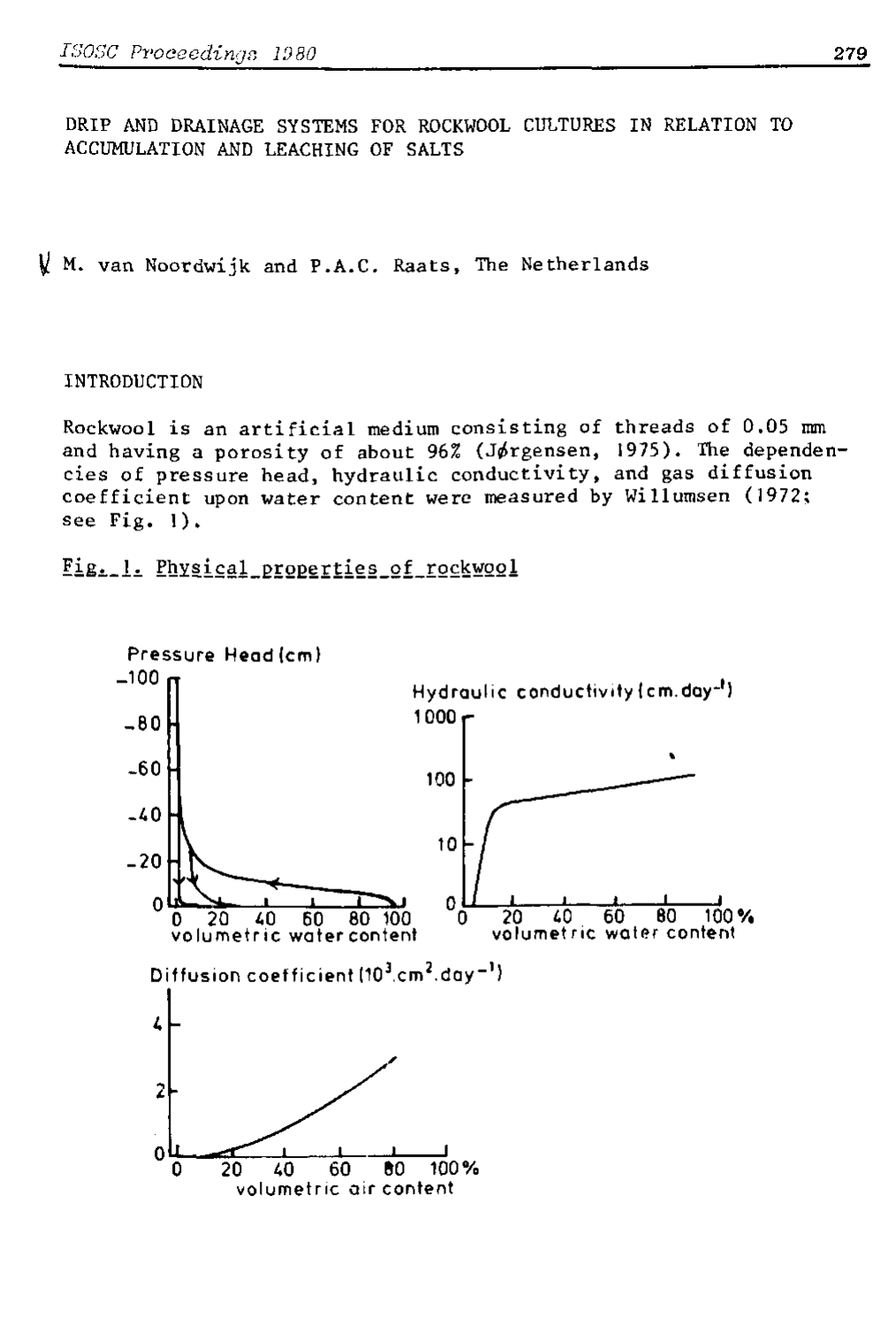To wet rockwool the pressure head must be increased to near the atmospheric reference pressure head. During drying the decrease of the pressure head is more gradual. The hydraulic conductivity decreases rapidly with decreasing water content, particularly below 30%.

The common mat thickness of 7.5 cm provides a reasonable balance of adequate water supply and aeration. For tomatoes and cucumbers, growers use mats that are 7.5 cm high and 30 cm wide, with the plants 45 cm apart (Sonneveld, 1980). The volume of substrate per plant is then about 10 1. This will provide a maximum of 7 1 available water, which is at best enough for 2 sunny days. In practice, water and nutrients are supplied 3 to 5 times per day. Accumulation of salts in the mats can be avoided by balancing the supplies of water and nutrients as well as possible to the demands by the plants and by providing excess water for leaching (Raats, 1980). This is a difficult task and in the Netherlands growers are advised to regularly monitor the composition of the nutrient solution in the mats: pH and EC twice every week, major elements twice every month, and minor elements once every month. Whenever, as a result of discrepancies between the compositions of supply and demand, excess solutes have accumulated, extra water for leaching should be provided. The distribution of the accumulated salts will depend on the amounts of water, nutrients, and impurities supplied, on the distribution of the root activity, and on the flow pattern between drippers and drainage outlets and the degree of dispersion in the mat. The flow pattern and the dispersion will also determine the efficiency of the removal of salts by leaching with water in excess of the demand by évapotranspiration. Within limits the flow pattern can be optimized by suitable placing of drippers near the plants, and of dra in the plastic underneath and along the sides of the mats. tance of flow patterns in assessing accumulation and removal of salts is well known, on a small scale for drip irrigation (Hoffman, 1976) and on a large scale in arid zone irrigated regions (Raats, 1978). The purpose of this paper is to present some data on the accumulation of salts and their removal by leaching. For a more detailed dis-

cussion of these and related experiments the reader should consult three reports by Van Noordwijk (1978, 1979) and Van Noordwijk and Raats (1980).

EXAMPLE OF DISTRIBUTIONS OF ELECTRICAL CONDUCTIVITY (EC), pH, AND ROOT SURFACE AREA

Figure 2 shows some measurements of EC, pH, and root surface area in an experiment with tomatoes at the Institute of Agricultural Engineering at Wageningen, The Netherlands. The samples were taken after a sunny period in June when the plants were in full production.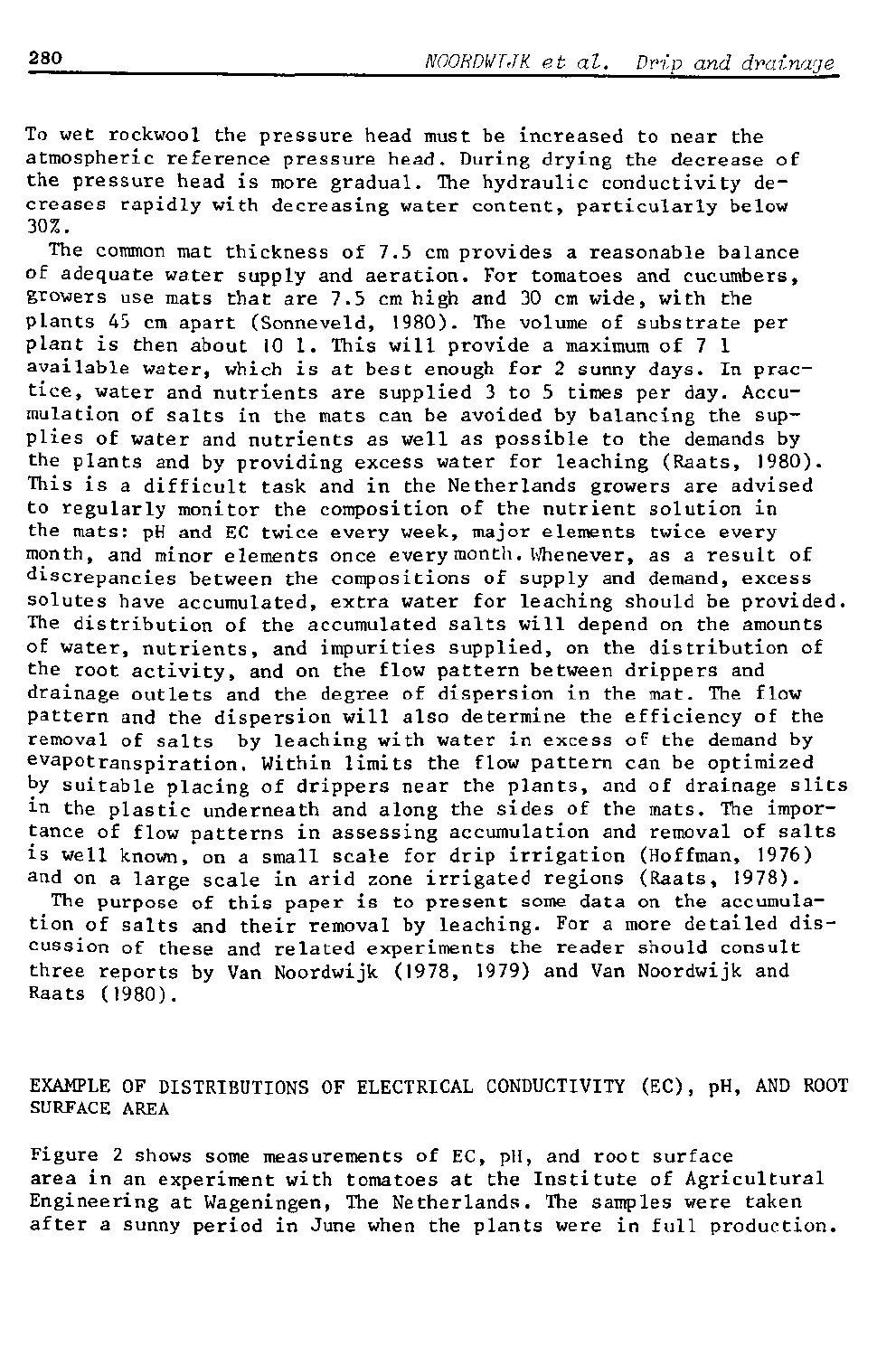Figure 2a shows that on that day the salinity in the mat ranged from 1.3 to 3.1d S/m (roughly 0.355 d S/m corresponded to an osmotic pressure of 100 kP). After a less sunny period in August, when the plants were in early senescence, the salinity in a wet mat was everywhere in the range of 1.7 to 2.3d S/mand for a dry mat everywhere in the range of 1.5 to 2.3 dS/m, in both mats mostly in the interval  $1.9 - 2.1$  d S/m. Fig. 2b shows that the pH ranges from 5.6 to 7.4, with the highest values in the "dead zone" between the emitters. Fig. 2c shows that the root surface area decreases towards the bottom of the mat and is largest near the base of the plant stem. The rockwool could be washed out after breaking the bonds between the threads with a 1.8% solution of hydrochloric acid (Brouwer and Van Noordwijk, 1978). Some examples of intact root systems are shown in Figure 3.

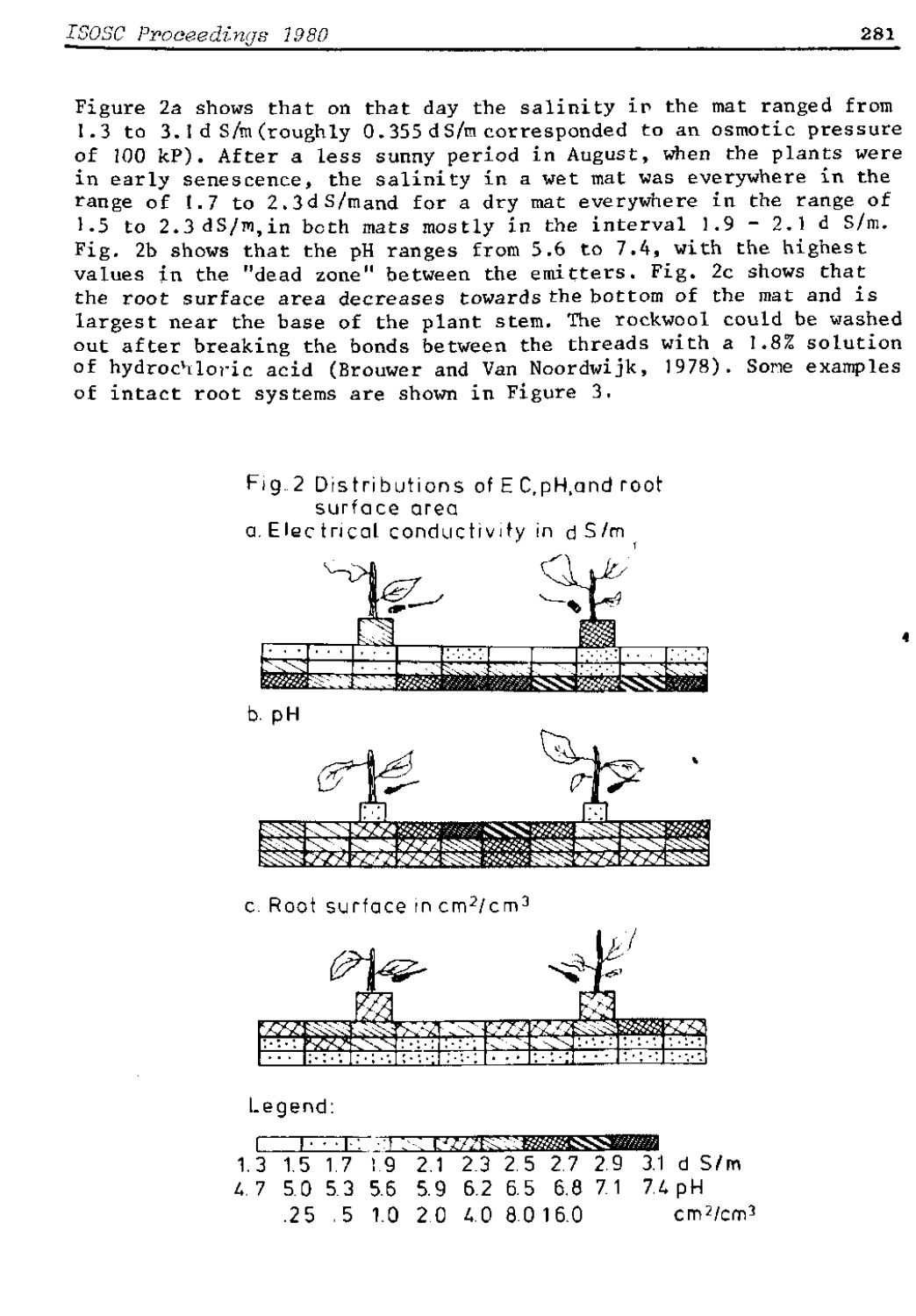Fig. 3. View of the root system, washed out on a pinboard. The roots are concentrated around the plant blocks



### LEACHING OF ACCUMULATED SOLUTES

The efficiency of leaching depends strongly on the location of drippers and drainage slits. Some aspects of this were simulated in the laboratory. Water colored with a dye (safranine) was dripped in the middle of a strip of rockwool 50 cm long. 5 cm wide, and 7 cm high. Plastic was placed underneath and, with the exception of drainage slits, along the sides to a height of 1 cm. The interface between the water originally present in the mat and the dyed water was clearly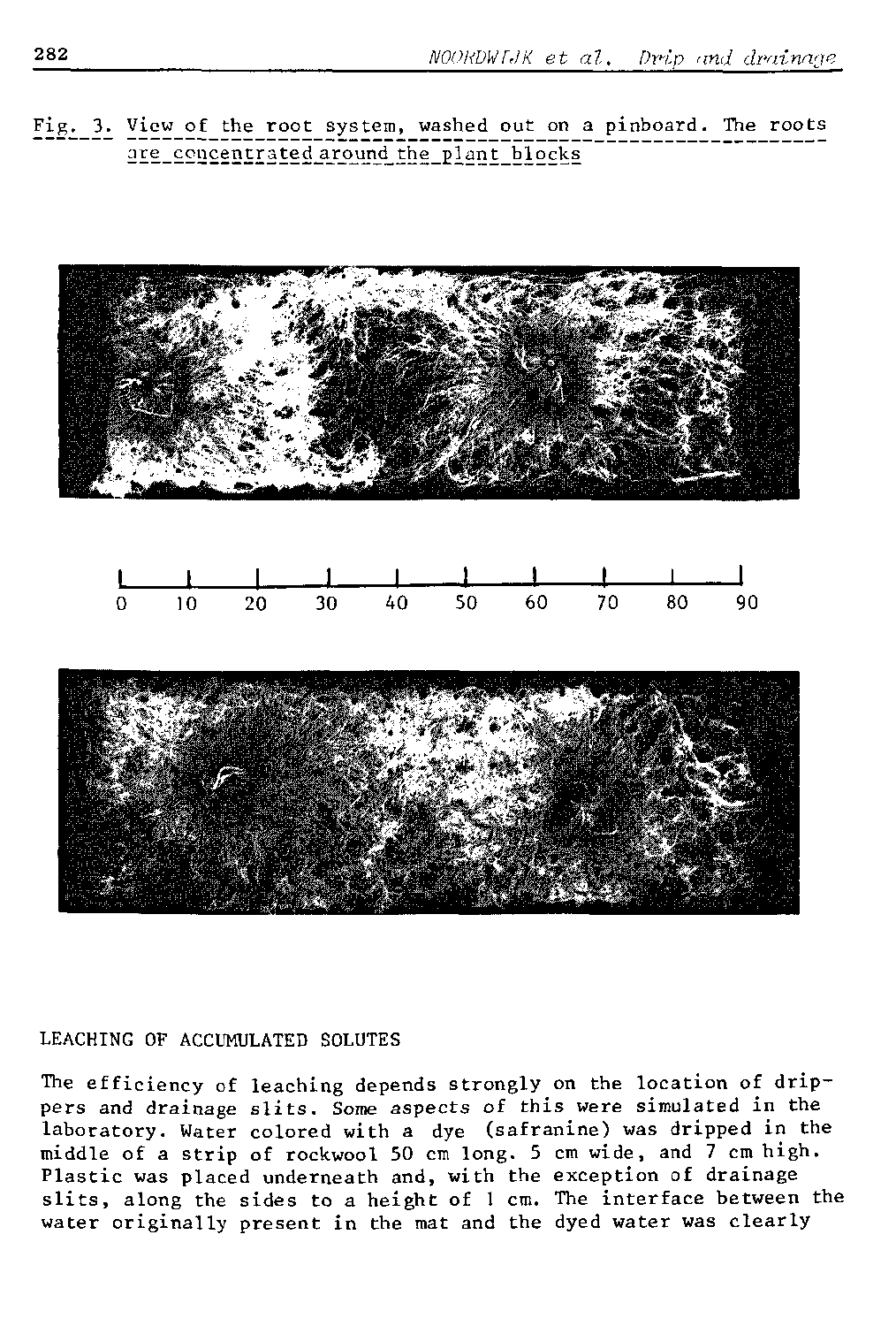visible. The effluent was collected and the concentration of safranine was measured. Three situations were compared; the resulting interfaces at successive times are shown in Figure 4.

Fig. 4. Successive dye fronts for three cases. The arrows denote the drippers and the drainage outlets. The numbers on the fronts correspond to the amount of water infiltrated, expressed as a fraction of the water capacity



The interfaces remained quite sharp, i.e., piston displacement occurred. The elliptical shape is caused by the spreading in the block of rockwool on top of the mat and the fact that the layered structure of the mat implies that the hydraulic conductivity is larger in the horizontal direction than in the vertical direction (Van Noordwijk, 1979). Figures 4a and b show that a gradually increasing tilt of the interface and some preferentia! movement of water between the mat and the plastic underneath caused drainage of dyed water long before all the water originally present in the mat was displaced by dyed water. Figure 4b shows that in a mat which is initially partially saturated,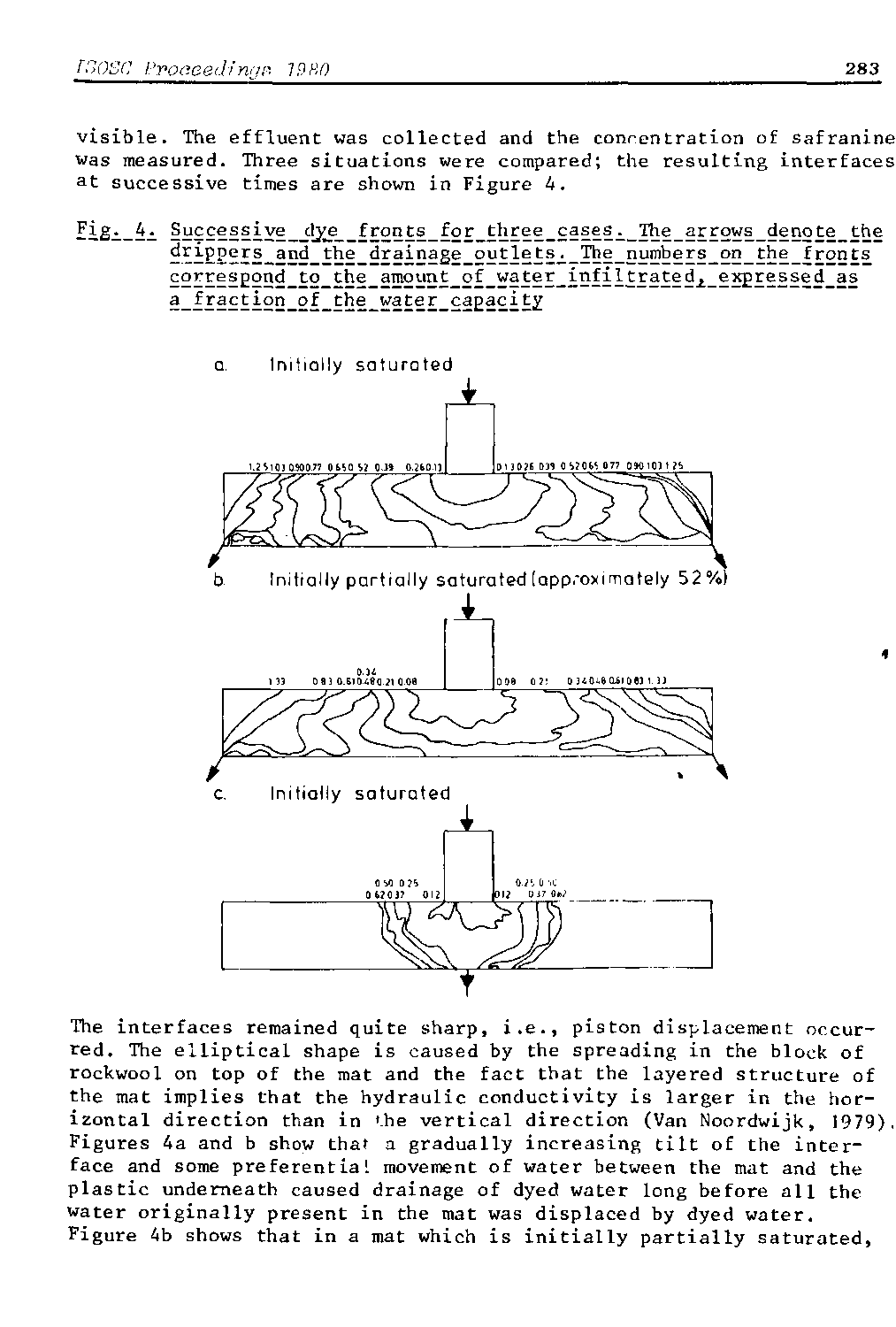the early spread of the dyed water is rapid, but that the "dead corners" persist for a long time. Figure 4c shows that a short-circuit between dripper and drainage outlet leads to inefficient leaching.

On the basis of a general theory for multidimensional, convective transport of solutes by steady flows, one can infer how much of the water initially present in the mat is still present in the mat after a given inflow (Raats, 1978). Figure 5 shows three curves corresponding to the three leaching patterns shown in Fig. 4.

# Fig. 5. Leaching efficiencies corresponding to the three patterns shown in Figure 4.



Curve a shows that after an inflow equal to the total amount of water initially present in the mat only 12% of the water initially present in the mat has not yet been leached out. Curve b shows that in the initially partially saturated mat outflow only starts after adding 30% of the water capacity. Note that after adding 120% of the water capacity, more of the initially present water remains in case b than in case a. Curve c shows that with the drainage outlet directly underneath the emitter the dyed water starts to appear already after adding 20% of the water capacity and that after adding 50% of the water capacity almost no further leaching of the water initially present in the mat occurs.

To complement the measurements reported above for the narrow mat, the infiltration of a safranine solution was repeated in a mat of regular size. After adding 170% of the water capacity, the mat was cut in sections of 10 cm each. The safranine fronts are shown in Figure 6.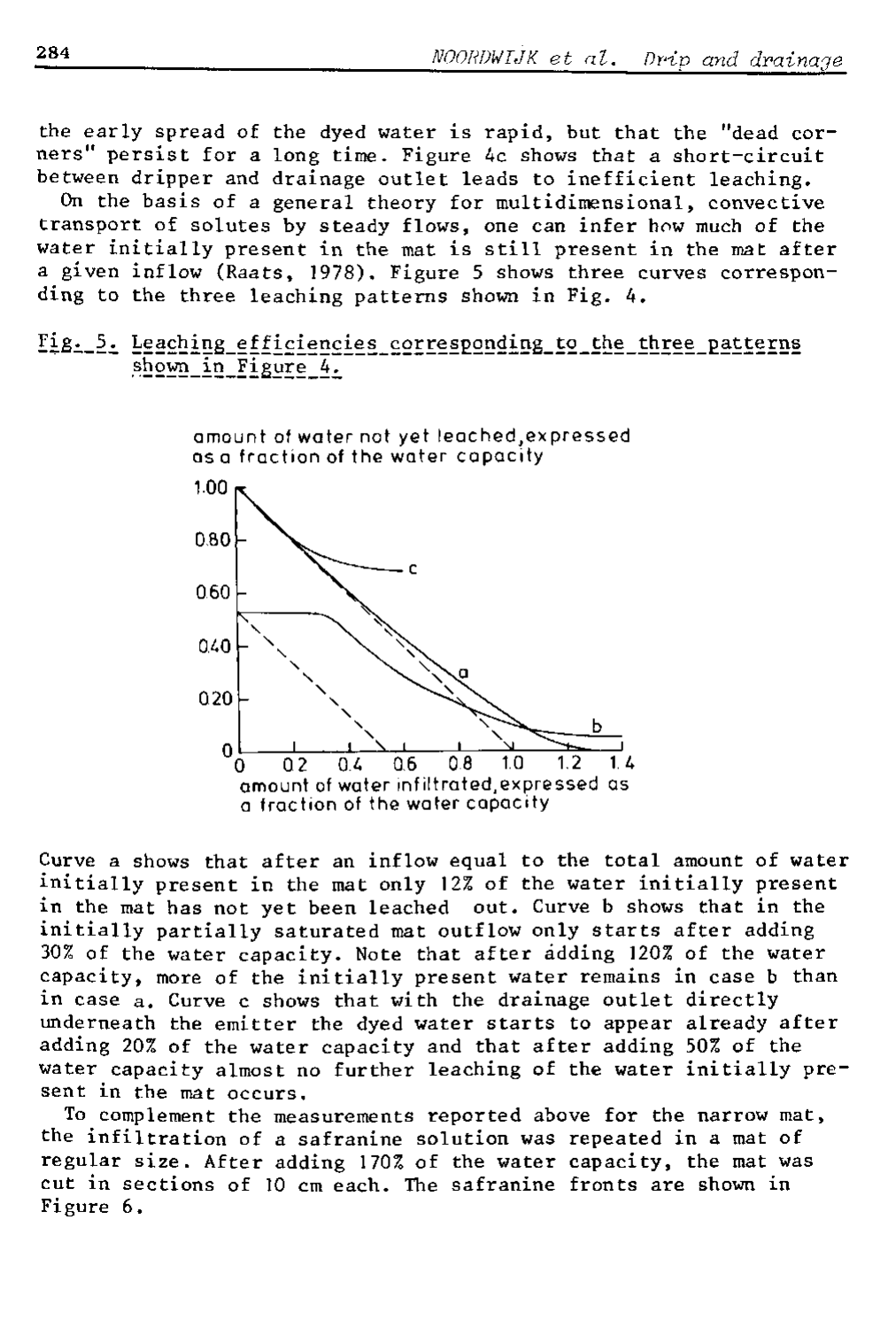# **Fig^\_6<sup>i</sup> P§tailed\_view\_of\_the\_distribution\_of\_the\_infiltrated\_water in a mat.**



The upper part of the mat remained quite dry and was colored with safranine only directly around the emitter. Near the drainage outlet the dyed water had invaded only about half the width of the mat.

### **CONCLUSION**

In rockwool culture accumulation of excess salt is not uncommon. It can be avoided by regular monitoring and, whenever necessary, taking corrective actions. As a result of the quite uniform pore size, the degree of dispersion in rockwool is small. The efficiency of leaching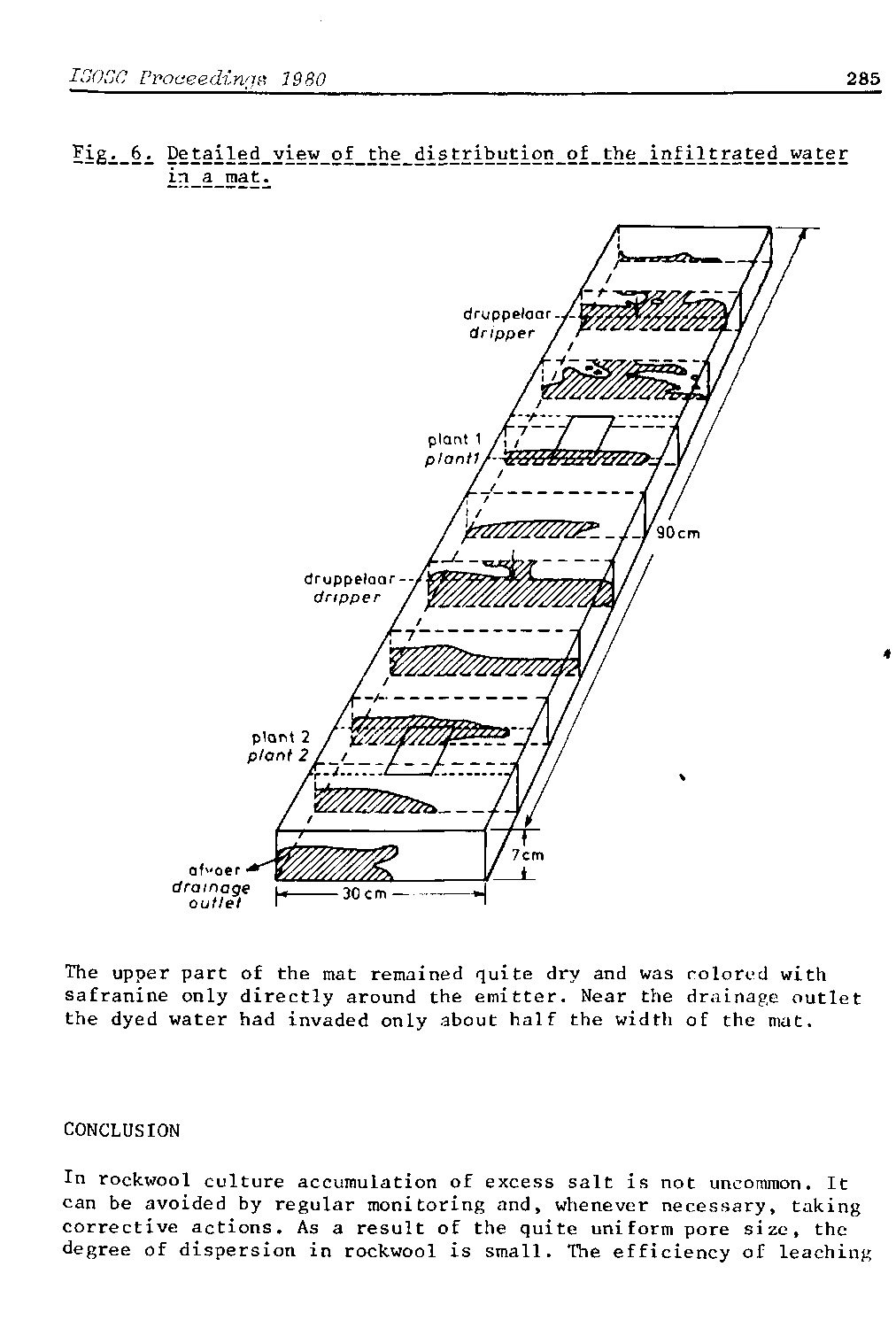depends mainly on the relative placement of drippers and drainage outlets.

### LITERATURE

Brouwer, G. and M. van Noordwijk (1978). Het met zoutzuur vrijspoelen van wortels uit steenwol en het effect daarvan op het wortelgewicht (Separation of roots from rockwool by means of washing with HCl, and the effect thereof on root weight). Inst. Bodemvruchtbaarheid, Rapp. 4-78 II pp.

Hoffman, G.J. (1976). Salinity management with drip irrigation. Drip/Trickle Irrigation *]\_,* 14-18, 22.

Jørgensen, E. (1975). "Grodan" stone wool as medium for propagation and culture. Acta Hort. 54. 137-141.

Van Noordwijk, M. (1978). Zoutophoping en beworteling bij de teelt van tomaten op steenwol. (Distribution of salts and root development in the culture of tomatoes on rockwool). Inst. Bodemvruchtbaarheid, Rapp. 3-78, 21 pp.

Van Noordwijk, M. (1979). Fysische en chemische eigenschappen van steenwol als substraat voor plantenteelt zonder aarde. (Physical and chemical properties of rockwool as a substrate for soilless culture). Inst. Bodemvruchtbaarheid, Nota 73, 25 pp.

Van Noordwijk, M. and P.A.C. Raats (1980). Zoutophoping en -uitspoeling in samenhang met het druppelsysteem bij de teelt op steenwol. (The influence of the drip system upon the accumulation and leaching of salts in rockwool culture). Tnst. Bodemvruchtbaarheid, Rapp. (In press)

**Raats, P.A.C. (1978).**  Convective transport of solutes by steady flows. I General theory, and II Specific flow problems. **Agricultura l Water Management, 1, 201-232** 

Raats, P.A.C. (1980). The supply of water and nutrients in soilless culture. 5th International Congress on Soilless Culture.